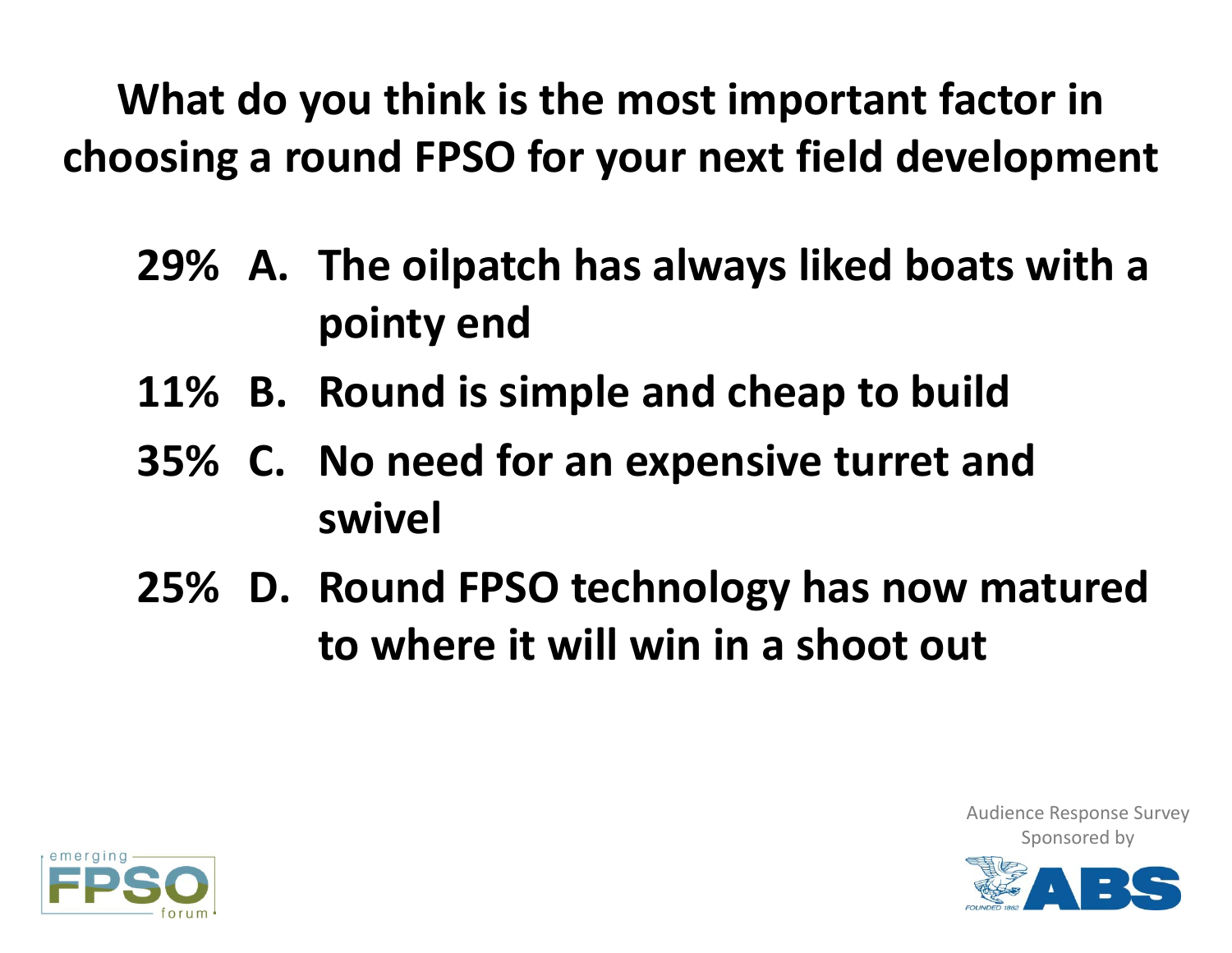## **Technology Readiness Level (TRL): Important Here?**

|                        |                  | <b>TRL Designation</b>                                                                                        | <b>Definition</b>                                                                                                                                                                                                                                                                                                                                                                                                                                                                                                                                                                                                                                                                                                            |                                     |
|------------------------|------------------|---------------------------------------------------------------------------------------------------------------|------------------------------------------------------------------------------------------------------------------------------------------------------------------------------------------------------------------------------------------------------------------------------------------------------------------------------------------------------------------------------------------------------------------------------------------------------------------------------------------------------------------------------------------------------------------------------------------------------------------------------------------------------------------------------------------------------------------------------|-------------------------------------|
| Conception             | TRL <sub>0</sub> | <b>Unproven Idea</b> (paper<br>concept, no analysis or testing)                                               | At TRLO, a technical need has been identified and a concept has been conceived. The description of<br>the technical need is general in nature without specific performance or functional requirements.<br>The concept has been refined to the point that the physical principles have been documented and<br>simple sketches, if applicable, have been produced. No analysis or testing has been performed.                                                                                                                                                                                                                                                                                                                  | $TRL = 0$<br>Untried                |
| Proof-of-Concept       | TRL1             | <b>Proven Concept (functionality</b><br>demonstrated by analysis or<br>testing)                               | At TRL 1, the concept has been refined to the point where the basic physical properties<br>(dimensions, material types, rates, etc.) have been developed and documented and preliminary<br>drawings, if applicable, have been produced. The primary technical requirements are documented.<br>Analysis and/or testing have been performed demonstrating that the concept functions as<br>conceived. The testing may be conducted on individual subcomponents and subsystems without<br>integration into a broader system. The concept may not meet all of the technical requirements at<br>this level, but demonstrates the basic functionality with promise to meet all of the requirements<br>with additional development. |                                     |
|                        | TRL <sub>2</sub> | <b>Validated System Concept</b><br>(breadboard tested in<br>'realistic" environment)                          | At TRL 2, the concept is developed into an ad-hoc system of discrete components<br>(breadboard/mock-up) to establish that the components work together prior to prototype<br>construction. The system validates that it can function in a "realistic" environment, with the key<br>environmental parameters simulated. Appropriate material testing and reliability testing may be<br>performed on key parts or components.                                                                                                                                                                                                                                                                                                  |                                     |
| Prototype              | TRL <sub>3</sub> | Prototype Tested (prototype<br>developed and tested)                                                          | At TRL 3, the technical specifications are developed further and a prototype has been developed.<br>The technical specifications include details of the performance, functional, environmental, and<br>interface requirements. The prototype is tested in a robust design development test program over a<br>limited range of operating conditions to demonstrate its functionality. Reliability growth tests and<br>accelerated life tests may also be performed. The relevant lab test environment may not be field<br>realistic. This is an isolated test program for this technology, without its integration into a broader<br>system.                                                                                  |                                     |
|                        | TRL <sub>4</sub> | <b>Environment Tested</b><br>(prototype tested in field<br>realistic environment)                             | At TRL 4, the technology meets all of the requirements of TRL 3 and below, except that the testing is<br>conducted in a relevant environment (simulated or actual) over its full operating range.                                                                                                                                                                                                                                                                                                                                                                                                                                                                                                                            |                                     |
|                        | TRL <sub>5</sub> | <b>System Integration Tested</b><br>(prototype integrated with<br>intended system and<br>functionally tested) | At TRL 5, the technology meets all of the requirements of TRL 4 and below and is integrated into its<br>intended operating system and tested. The testing includes full interface and functional testing. The<br>system integration test environment may not be field realistic. (This TRL may not be applicable for<br>all technology.)                                                                                                                                                                                                                                                                                                                                                                                     | $TRL = 7$                           |
|                        | TRL <sub>6</sub> | <b>Technology Deployed</b><br>(prototype deployed in field<br>test or actual operation)                       | At TRL 6, the technology has been developed into a field-ready prototype or production unit and<br>has been integrated into its intended operating system and installed in the field. The technology<br>has successfully operated for <10% of its expected life.                                                                                                                                                                                                                                                                                                                                                                                                                                                             | <b>Well Tried</b>                   |
| <b>Field Qualified</b> | <b>TRL7</b>      | <b>Proven Technology</b><br>(production unit success-fully<br>operational for >10% of<br>expected life)       | At TRL 7, the technology is now in production and has been fully integrated into its intended<br>operating system and installed in the field. The technology has successfully operated with<br>acceptable performance and reliability for >10% of its specified life.                                                                                                                                                                                                                                                                                                                                                                                                                                                        | nce Response Survey<br>Sponsored by |